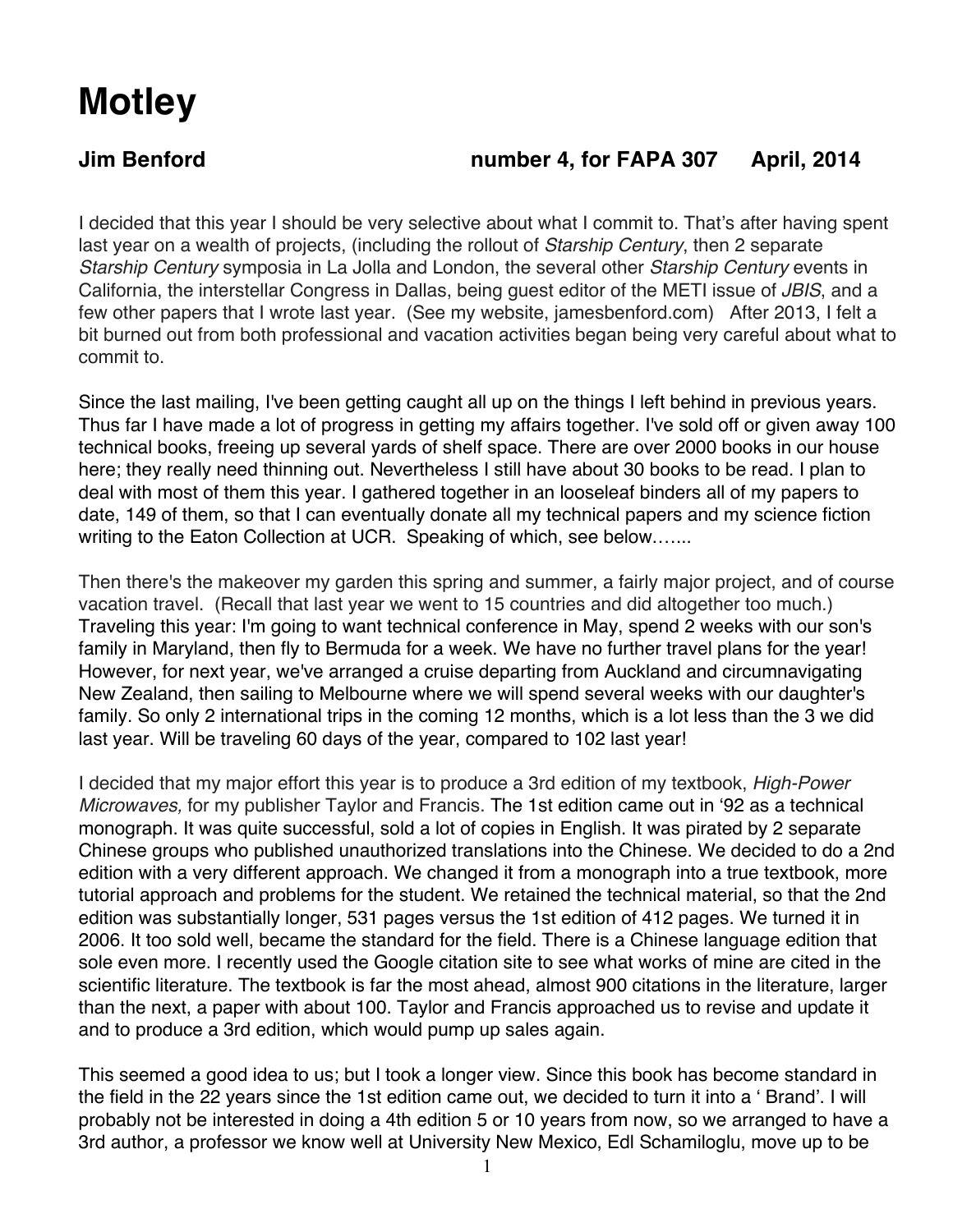the new lead editor. In the course of this 3rd edition I'm going to train him how to interact with the publisher, maintain a coherent schedule for production of the book, and ensure uniformity across the whole volume. (My co-author in this has always been John Swegle, who works for the Department of Energy, lives in South Carolina, works at Savannah River. He and I are going to take a backseat on this 3rd edition, 3 chapters each, and Edl will handle 5 chapters. We set a deadline of finishing by next February and I think will probably make it. I know I will.

*There is a new book out about Greg's science fiction. It's written by George Slusser, who is a professor of comparative literature and longtime curator of the Eaton Collection Of Science Fiction, Fantasy, and Horror Literature at UC Riverside. The book is a detailed analysis of his work since the 1960s, with special attention paid to the Galactic Center series. (Greg has recently published* The Galactic Center Companion, *available only online, for example at Amazon.) The book has the appropriate title,* Gregory Benford, *and is from the University of Illinois Press. At the end of the book there's a brief interview with Greg that addresses, among other things, his impression of the book.*

*But the book contains only three quarters of the interview. Greg sent all of it to me, hoping to get the rest published. Some of the things that were cut out are a bit controversial, so I decided to include it in* Motley*.*

## **Interview with Gregory Benford George Slusser**

The following questions are a follow-up on what I see as a long and successful career as an SF writer, exploring certain implications of your work, things left unsaid concerning your ultimate definition of SF and your sense of what SF has become and where it seems to be going. I also what to ask a few questions about SF as a literature of ideas, and what you see as the most appropriate narrative form for developing these ideas. I want to explore your "world view," how you see yourself, as scientist and writer, in relation to the great rationalist philosophers of science: Descartes and Pascal. Finally, how you see yourself as an SF writer in the future.

**GS**: Greg, after a lifetime reading SF, I firmly believe it is a genre created by science (the scientific revolution of the  $17<sup>th</sup>$  century forever changed the paradigms by which we conceive our relation to the material world), therefore is inexorably linked to the advancement of science. The definition I find most satisfying is that of Robert Forward, "science writes the fiction." You, as a scientist and writer, certainly straddle these terms. Could you tell me, if you adhere to this basic definition, the ways in which you see science "writing" the fiction?

**GB:** I often begin by imagining how a scientist will confront a new scientific result, discovery, or idea. I then use what I know from long observation to elicit how scientists think, which may be my central theme – even when writing of events distant in time and space, as in the Galactic Center Series. Long ago I realized that I had one great advantage in fiction, since few write about scientists, yet science is the driving force in modern times. Writing SF seemed natural because I knew its genre labyrinths and could serve my apprenticeship within it while I learned. If I had chosen to write conventional fiction I doubt I'd have been accepted; even now, scientists seldom appear in ordinary fiction.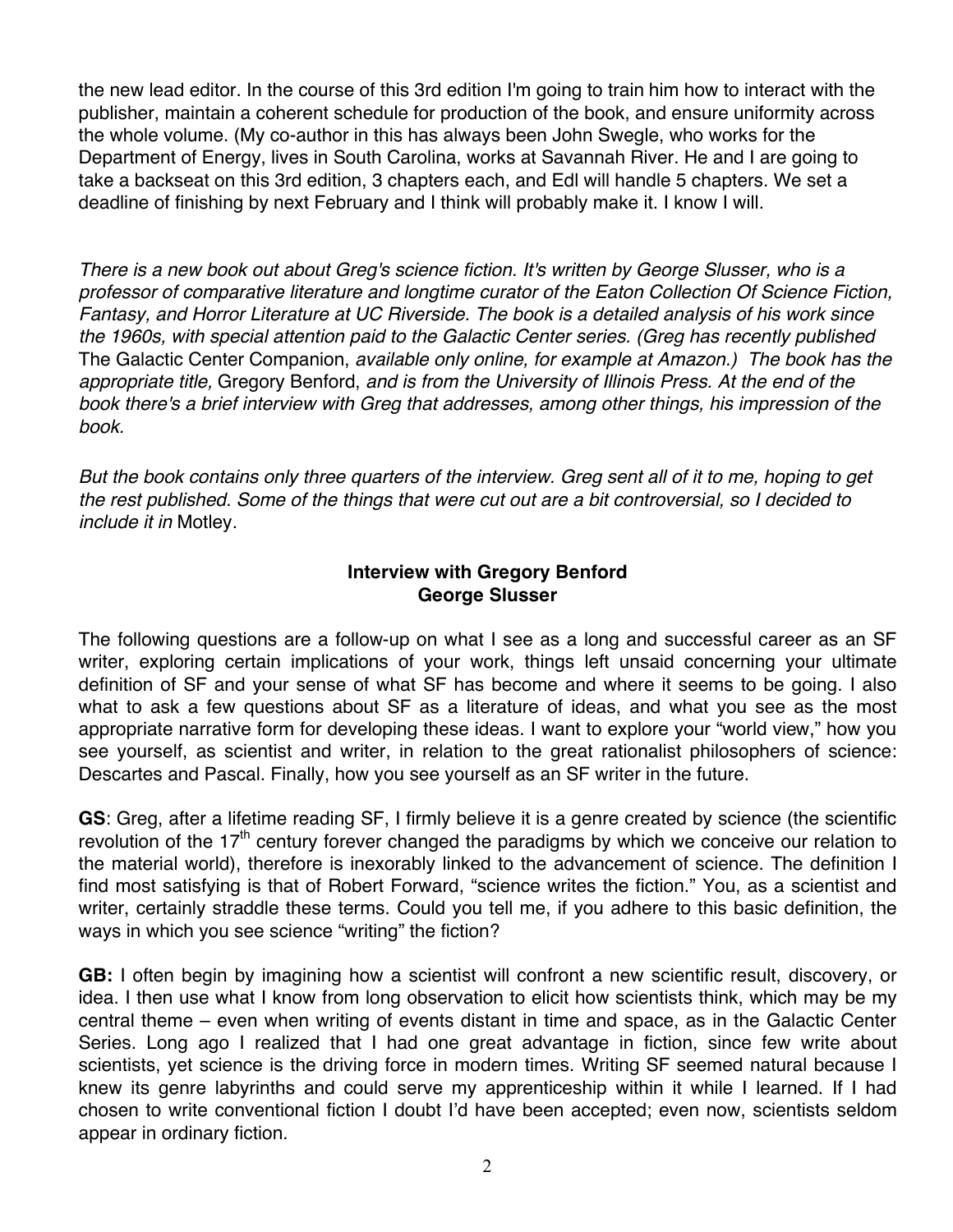I took Bob Forward's *science "writing" the fiction* definition of SF as a short truth, though of course the method has many nuances. I usually start by roughing out a scientific idea, then let my unconscious play with it to see where it leads.

I've always wanted to render how scientists think while in their most characteristic mode—facing the unknown, ie, doing research. Vast steps forward, like the invention of quantum mechanics a century ago, show us that physics at least has a unique method. To make truly breakout discoveries, you can use elements that seem far from the old positivist ideas. For example, the aesthetics of equations (Dirac), the building of simple models that capture some of the ideas but miss many (Bohr), *gedanken* experiments (Einstein), and pure imaginative leaps encased in mathematics (von Neumann, Hawking). The same can be true in other sciences, and depicting how this can happen seemed an exciting way to make SF explore avenues other literary forms don't even imagine doing.

**GS**: Let's turn the question around: can you see, in a work of fiction that adapts and extrapolates from scientific concepts, fiction itself acting to "write" the science? By this I mean the idea Zola first expressed in his "Experimental Novel," where he saw the writer taking a scientific idea and creating a fictional "experiment" where he tests in a controlled manner what Asimov calls the "impact" of scientific and technological advancement on human beings. Zola saw such a novel having an impact on science in turn, at least in the sense of determining the degree to which we "matter" in terms of the physical universe. Your thoughts?

**GB:** The SF genre does serve as thought experiments useful in anticipating the accelerations and swerves of our times. (Fantasy seems to come from an earlier way to see the world, through animism.) *Gedanken* experiments come from physics, after all. The SF that emerged from the scientific/technological culture opening out in the 19<sup>th</sup> century was a natural, intuitive outgrowth. Novels to be truly novel at all must be experiments.

That said, I think the central deep question SF can address is *What meaning does human action have, if any?* Existentialists root all meaning in what we decide matters, as though we just made up things to care about -- but that seems to me to ignore our biological origins. We're the only form of chimp that got out of Africa, so rooted deep in us is a desire to expand human horizons. I think that's a fine, great mission, for through us the universe finally gets to fathom itself. We manifest that well in SF. Such longings to comprehend our world come from natural selection, and so arise from the world itself. Doing this gives us meaning because that's how evolution shaped us. If this universe is an experiment, we're the ones pushing it forward, trying to comprehend it. The experiment wants us to understand it.

**GS**: The next question deals with the possibility of science outpacing fiction. I was just reading Joe Miller's essay on life on Mars, where he details various scientific possibilities of bacterial life forms that could exist under extreme Martian conditions. What he presents are descriptions of possible life forms that, if they exist, would seem to have no relevance to humans except as pure object of observation and study. You fictionalize this possibility of Martian life in *The Martian Race*. To do so however, you resort to the time-honored formula for fiction articulated by Gerald Prince: when the cat sits on its mat there is no story; when it sits on the dog's mat, there is drama, hence story. To tell your story of the Martian biomats and their implications for the big picture of Life in general, you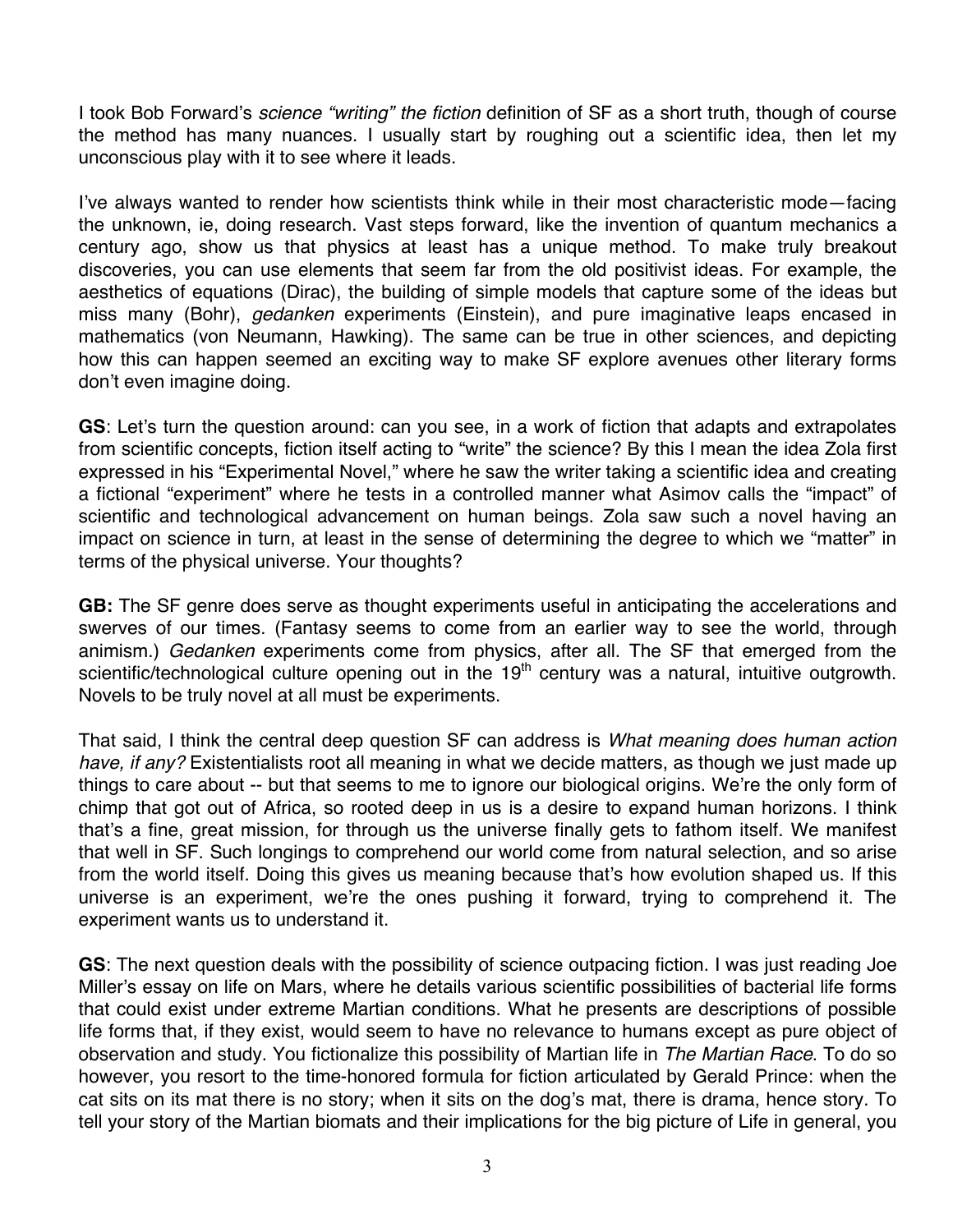use the vehicle of a Heinlein**-**style space race, and encompass the moment of scientific discovery in a mystery thriller. This is clearly a fictional necessity. But do you see here a danger of science and fiction going in opposite ways? Is there the risk of today's readers finding the scientific description itself more interesting than the story vehicle? To avoid this hiatus, do you have any plans for reviving the Clarke model you used in Against Infinity, where near-future humans struggling with space colonization stumble upon the Aleph, a door into infinity?

**GB:** Being provisionally true until the next, deeper description comes along, science is intrinsically more interesting that the arts, since it can and must evolve. This is seldom shown in fiction, though it is in SF. People often need a human entry into the sometimes austere lands of science. If readers start going after books on science, all to the good—and surely that's good for SF, too. Alien life is different, though—its mere existence implies so much. How we react to such knowledge is the core emotional arc.

*Against Infinity* is my favorite novel because it comes from my own growing up—a coming of age story with Faulknerian overtones that resonate with me, a southerner. It rode on its own melting, as Frost said of his poems. So easy to write!--and I could resolve the emotional issues intuitively, almost without thinking. Science is sometimes like this, a struggle with hard problems and niggling detail that suddenly breaks through to a new understanding. The moment of realizing something true and sometimes even beautiful, being the first to see it, is a deep satisfaction. I often try to convey that in fiction as a way to fathom what drives scientists, and why they think rather differently.

I used there not the frontier metaphors, quite, but those of the wilderness. The frontier looms large in SF as a place to be confronted, pushed against, defeated, expanded. The South was definitely not a frontier. Instead, from early on it was a wilderness already enclosed by the still-expanding nation. As a boy growing up in rural southern Alabama, the South was a great piney reserve holding unfathomed mysteries and a sense of a stretching past. I saw much of twentieth century literature as a conversation between the Southern sense of the wilderness vs. the Nawth'n image of frontier. Such subconscious elements have a deep influence on all the arts, often without our realizing.

In *Against Infinity* I wrote about humanity recapitulating an old mode: going out from their settlements to hunt the Aleph, a thing out of prehistory, alien and unstoppable and still coming, despite all human efforts to either kill it or understand it -- clearly, it didn't matter which.

They do indeed knock it down some and think it[ʻs done. But the Aleph cannot be killed forever. It returns in the last pages of the novel, whose last phrase is "...and he knew he would remember." That's what makes it a Southern novel, amid all the high tech trimmings.

**GS**: But have we reached a point in scientific speculation where the world views implied by scientific theory are essentially "unnarratable"? Narrative describes a Newtonian world, can it present a quantum world? There are attempts to narrate quantum worlds, in works like Greg Egan's Quarantine. The telling however ultimately relies on conventional literary devices—here a God-plot and a cyberpunk private eye—which contradict the premises of the ʻuniverse' being presented. You are on the cutting edge of science. Do you have any new strategies for telling these brave new worlds? Or do you think we have reached the limits of SF here?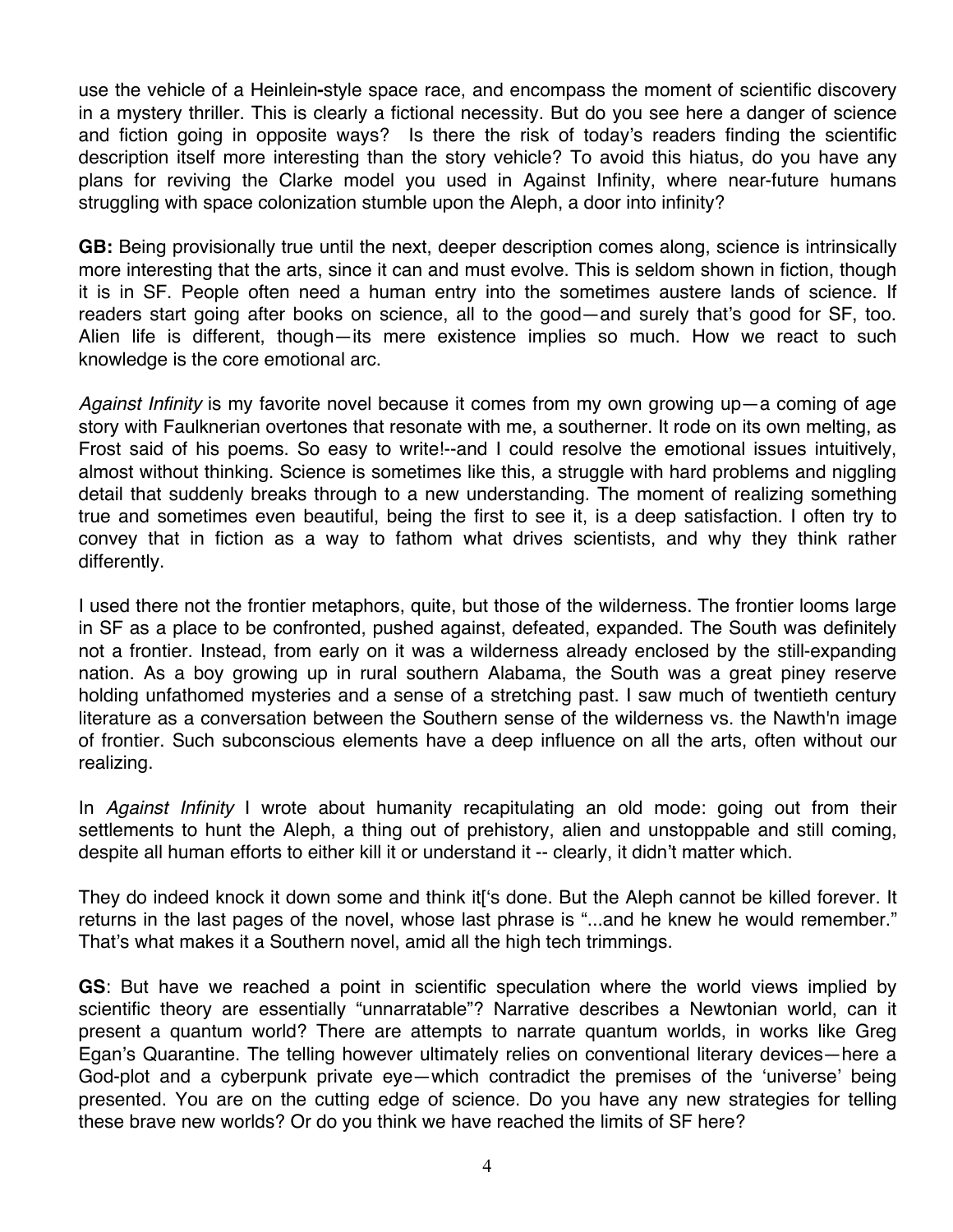**GB:** Certainly arcane fields like string theory and cosmology are hard to bring down to the human scale. So is mathematics; consider how Borges for example managed to use such concepts in his mannered, petite poems to cool reason.

My strategy often begins with a scientist meeting a problem, following a linear plot structure that opens up at the climax. A recent example story is "Bow Shock," which I had floating in my imagination for a decade. Another tack is to start in a strange situation and let the reader infer what's happening. This is risky, because I sometimes use extreme cases—such work is for the hard SF fan, mostly, just as the locked room problems were for mystery fans.

There is nothing especially hard about the quantum world if you see it as a mathematical theory and learn new intuitions from that. It's the substrate of our gross world of particles and waves. Using that particle-wave duality to describe quantum mechanics is just an analogy we can grasp; the actual quantum world is not remotely like ours, after all. A very stfnal experience, in all. I often sense a thinness in contemporary fiction about the way the world operates, making the conventional world primary when it's not. That's just a lazy habit. The universe science reveals to us is comically unrelated to what our primitive senses report, after all.

I feel that science and its Baconian link to technology is the quiet driver of most modern history, and we should realize that if we're to master our own times. SF speaks to and for the community behind that powerful driver. Most fiction evades the real power afoot in our times. I don't dislike conventional literature; I'm merely not a fan of naïveté.

**GS**: On to the question of anthropocentrism in SF. If science can describe life forms that are chemically different from ours, and places where we are not, is SF capable of crossing the anthropocentric barrier? We understand transcendence but appear unable to describe a transhuman condition. Clarke's Overmind comes from us but cannot communicate with us. Rosny's Last Man passes the last particles of carbon life to an iron-based form in its earliest stages of evolution which will assimilate all human accomplishments as culminating species, but as nothing more than a chemical reaction. These SF works are rare in their candor. And SF is the point literature in addressing this question. But if it has great difficulty with the N=1 question, can it deal with the transhuman question at all? Do you have any fictional ideas for negotiating Bernal's "dimorphic split"?

**GB:** I draw a parallel to quantum mechanics. Led by aesthetics, early TwenCen physicists groped their way to an understanding of the quantum world that no one could have fashioned without the guide of science's great dance—the waltz between theory and constraining experiment. That's how we may reach larger perspectives in fiction—trying in fiction to convey perceptions at the limits of our comprehension. Try out new ideas, see what it's like to walk around inside them.

That's why the last decade I've worked on geoengineering our planet to deal with the coming climate chaos. In its largest sense, geoengineering is not just an attempt to cool the planet's atmosphere or to make our agitated climate better for us. We're trying to extend the lifespan of the Holocene, our current geologic epoch (which began about 12,000 years ago)—so that humans and other creatures might last longer and better. That's how we grow as a species—facing the implications of our own deeds, learning to finally become stewards of the Earth, as Genesis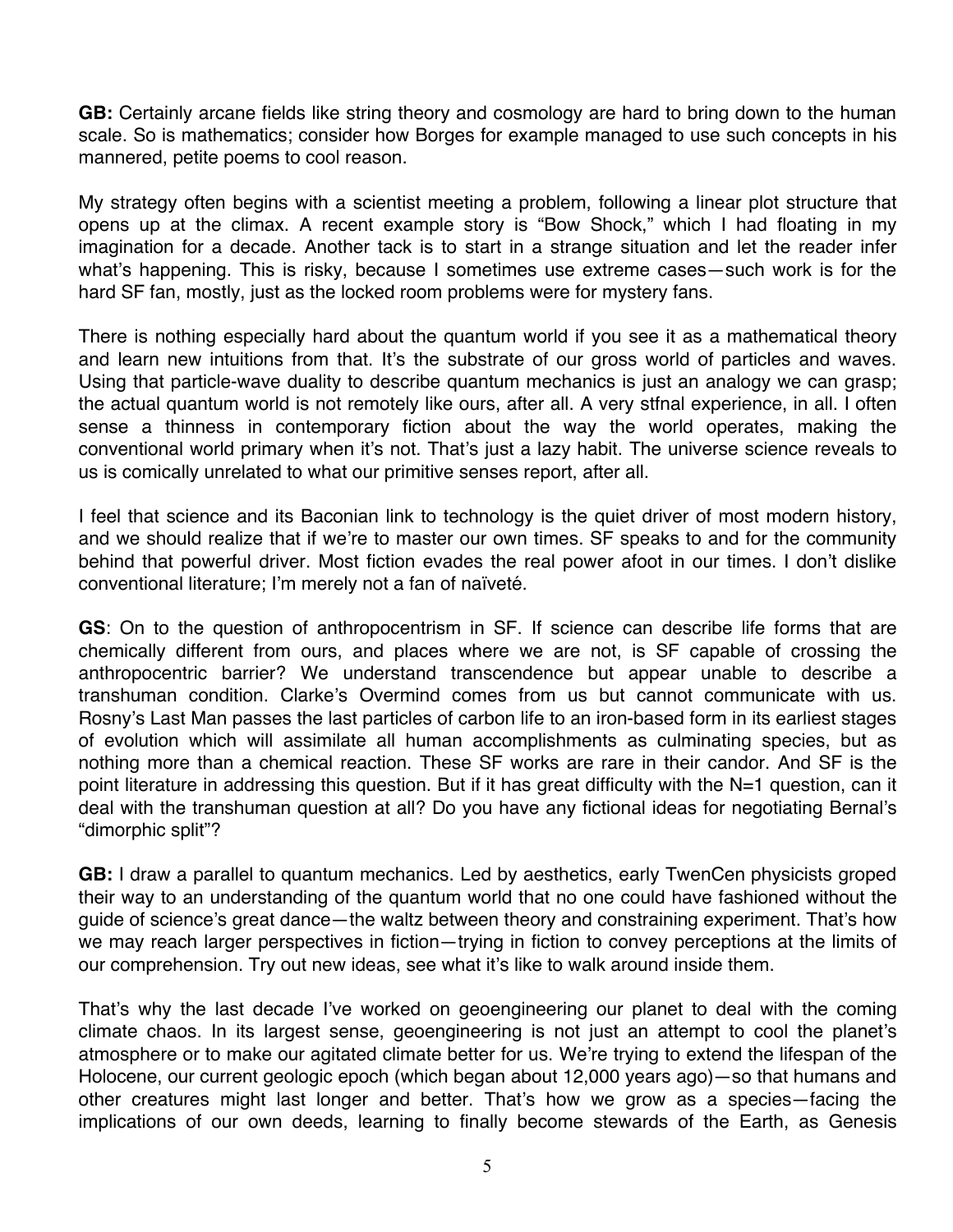commanded us to.

Of course, some scientists call the current period since about 1800 the Anthropocene—the era of global, human-induced changes to the atmosphere and biosphere. If that's the case, then geoengineering is the ironic pursuit of vast technological means to return us to the Holocene. It's a form of technological nostalgia, too.

SF thinks about such grand scales--humanity as a species, not just a bunch of interest groups, cultures, faiths. Surely this is a grander prospect than class, race, sex and death as riddles for the thinking animal. In a century or two technology will have had more to say on these issues than our literature. Further, any writer's opinion on what everyone thinks are the big issues of our time is inevitably coarser than the texture of the writer's conjuring up of life as it comes at him or her. Writers often say more than they mean, thank God. To me, imagining the alien is "Effing the Ineffible," to quote the title of an Eaton paper I gave. You always fall short, but notable successes like Lem's Solaris, which also has deft satire of science at its core (a whole chapter of reading in the library!), show that it can be done.

**GS**: A related question has to do with where SF seems to be going today. We may agree that scientific extrapolation from the "big" transformative idea, is the essence of the genre. But much recent literature calling itself "SF" has simply abandoned science altogether. It seems instead that anthropocentrism is back with a vengeance. SF has become a label under which to explore identity politics, race and gender issues, all from a decidedly unscientific perspective. The result is that, flying under the SF banner, we have a mishmash of concerns that have little or no relevance to science. What does this bode for the future of SF? Genres have thematic as well as formal limits. Do you think that, in terms of issues, SF as genre is dying?

**GB:** Not dying, but changing. I like that some writers are increasingly concerned with making books that are not sloppy, that can be reread. But young writers are fools to follow a trend or theory. Sure you can illuminate identity politics, race and gender through the lens of SF, often by indirection; even *Star Trek* did that. SF is a big tent. I doubt most readers go for it as a mask over current social comment, though.

**GS**: Now let's give this change a positive spin. Some see the above as a "new SF," SF for a global age. They also see this tendency opening up a new, globalized, field of forms. For example, Carl Freedman's describes the work of China Mieville as "weird fiction," a blend of SF, surrealism, fantasy, magic realism, horror, and much more. Even more multicultural, Nalo Hopkinson, in her website, stretches the already vague "SF" label by calling it "subversive fiction." SF has become an open tent, and these writers want to be under it. How do you see this development? Can you live comfortably with it as a necessary transformation of the genre?

**GB:** There's nothing more subversive in modern times than the piston of science and technology. It transcends cultures and current fashions, liberating us from prior assumptions as it goes. Blending in new approaches is exactly what I wanted to do in the 1970s, and I'm happy to see others try. I never was a joiner of movements and dislike reading political ideas from fiction as though stories were operating manuals for life. I find "weird fiction" less attractive as a reader because I miss a sense of constraint in a story. If anything can happen, nothing's really going on.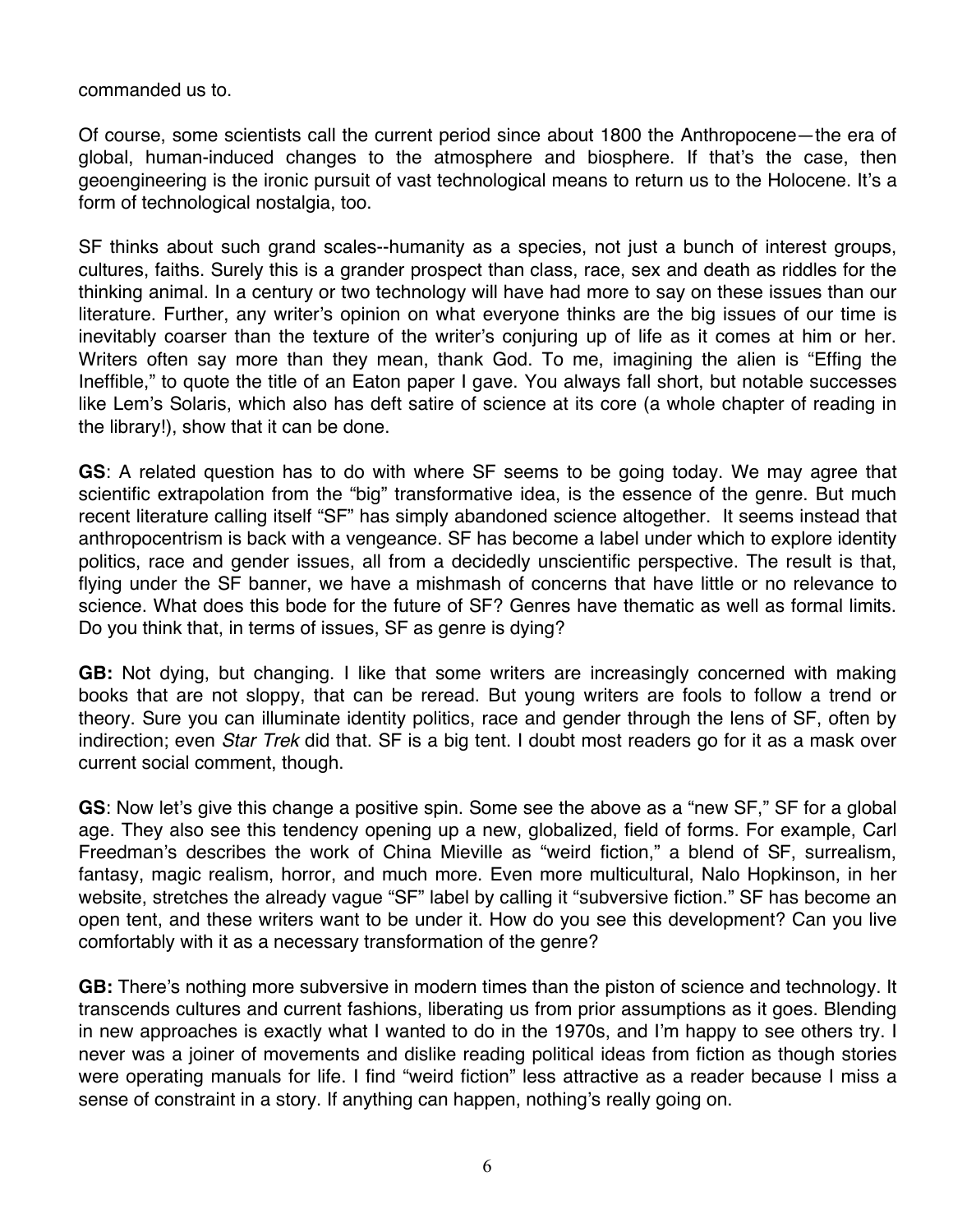**GS**: To change direction, let's talk about narrative form in SF. Reading your works, notably the novels, I find a common thread in space adventure. I argue that you have brought "space opera" into the realm of space epic. It strikes me that, of all the narrative forms of SF, space adventure may be central to the genre, for it offers the possibility of a powerful mix of advanced science, adventure, "sense of wonder," religion and, yes, even anthropocentrism—the inevitable homecoming. Could I have your thoughts on the potentialities of this form? Why should we be reading such fiction today, rather than just another dull "realist" novel?

**GB:** Plato noted in *The Republic* that bad characters are volatile and interesting, whereas good characters are dull and always the same. Definitely a literary problem for realism!

I like space adventure blending into epic, and without setting off to do so, wrote the 6 volume Galactic Center sequence because ideas kept coming forth. Space was the central image of the 20<sup>th</sup> Century, and I suspect its true emergence is coming only now, with commercial firms readying hotels in orbit. The long range future of humanity will be bleak without the resource reservoir of the solar system to tap. That's a fundamental truth, and SF was the first to see it; most don't even see it now. There are no truly strange places left on this world, and for a roving, over-the-horizon species, that's a troubling problem. But imagination can solve it.

**GS**: Let's turn to another form that SF does well—the short story. I have often felt that stories provide the other pole for SF, insofar as they develop, as in a laboratory, the ideas that give rise to longer novels. I especially like your stories, as they do two things: they locate the reader in the here-and-now of "doing science," while at the same time they open windows on mysteries of the cosmos, which become—given the difference in time scales—private experiences. Your stories also provide a solid template for "novelization"—for instance "Exposures" becomes Cosm. I would like your thoughts on the role of the short story, both in the development of SF in general, and in your own writing experience. Do you feel that these stories offer you a "lyrical" dimension, as opposed to the space epic?

**GB:** I doubt I ever thought that "Exposures" becomes Cosm. Maybe so. Cosm I wrote as a satire of academic/scientific life, and even attempted a black woman as the central figure. I got a lot of sour flak about even trying to do that. I actually modeled the woman after several people I knew.

Of course short stories in their compression and focus can have great power. They're fine for trying out ideas. I was amazed to find in one of my first fanzines, written at age 14, a 2 page story which clearly prefigures the concerns of Timescape! Plainly my unconscious has been mulling on these questions of time for a long while. I thought my interest came from a paper I wrote on tachyons while a Postdoc at Livermore, published in Physical Review and one of my most referenced papers. (Edward Teller contributed, too, but didn't want his name on the paper since people would assume he did all the work.)

So short stories are like experiments; novels resemble military campaigns, especially in the long hard marches in the middle. You can indeed wax lyrical in them at small cost; it becomes an "atmospheric" story.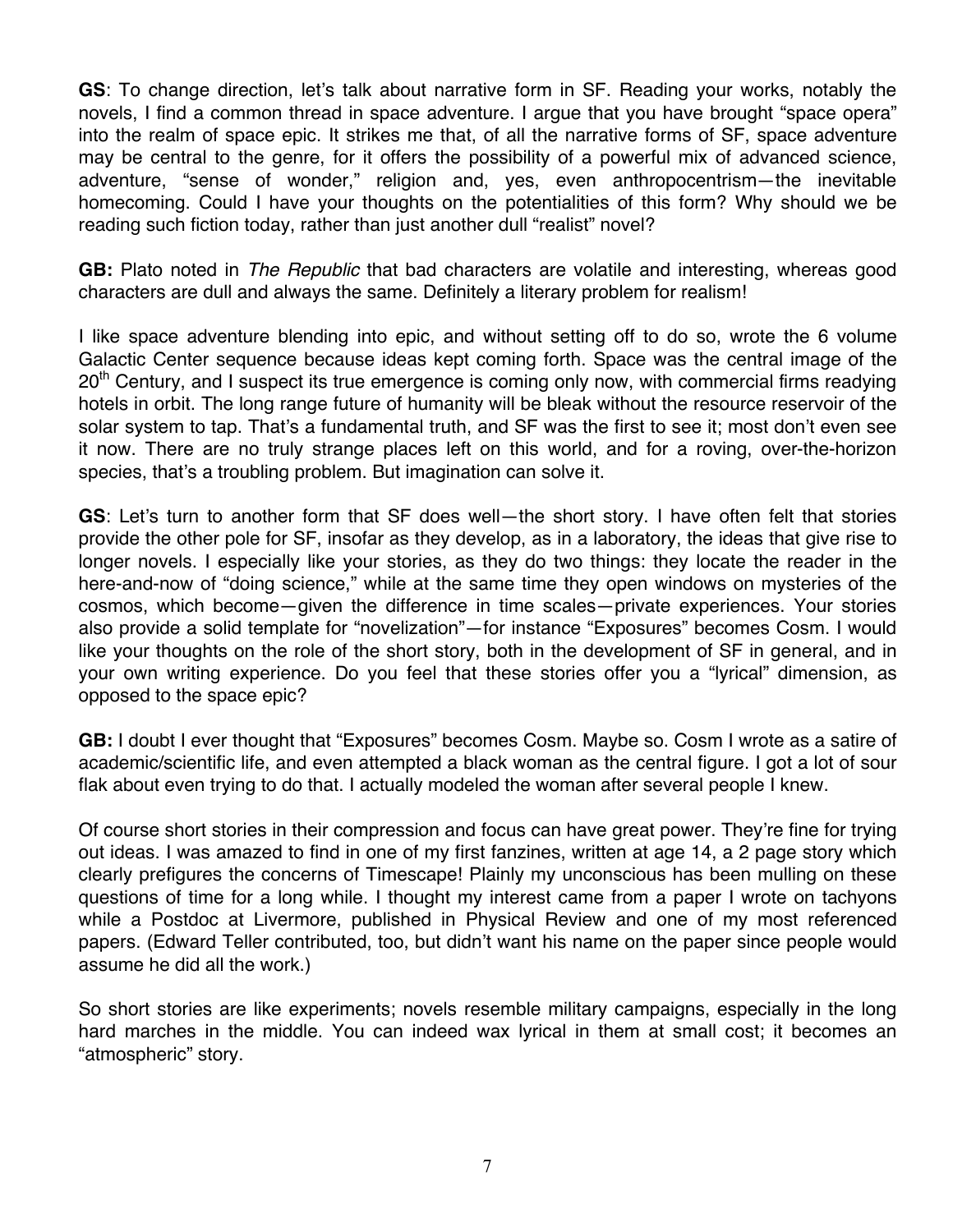I especially like short stories because I often wrote them in one sitting. Once I deliberately wrote a story in one hour just to see if I could. They resemble surfing, which I still do—forcing you to be in the moment.

**GS**: Now to your "world view." You have written essays such as "Pascal's Terror." In Deep Time, you reflect on ways in which short-lived humans might leave their "mark" on the vast expanses of time. In a story like "Mozart on Morphene" you openly meditate on the possible role of human reason in the face of infinity. All of this sounds very Pascalian: man as thinking reed, weak yet unique because it alone thinks. Your reflections on mankind's role in the universe occur in the context of science far "advanced" beyond Pascal. But do you think we have gone beyond Pascal's "human condition" today? Or will it forever be our enigma and limit?

**GB:** I suspect definitions of the human condition that focus on our limitations, since we keep transcending them. I also suspect genetics will make possible this century directed evolution of a nonhuman hominid, an epic moment. (I founded some genetic companies devoted to longevity, mostly because it's now possible to deliver results.) But I can see coming potentials that will test our definitions of ourselves through direct technological methods.

Still, our species has limits, though we know only vaguely what they are. My conservative side says, learn from these limits. My liberal, SF side says, transcend them. We amplify our abilities artificially, from eyeglasses to implants (my left shoulder is artificial) to the coming possibilities of mind/machine interfaces. It's hard to see how our exploding frontiers of the mind will ever fade; we're far too early in this game.

Our reason and talents come out of evolution, so perhaps we have enough to comprehend big issues like the origin, nature and destiny of our universe. Our incredible mathematical abilities are a generalization of abilities we developed for living as hunter-gatherers. On the face of it, that's amazing in itself.

**GS**: As you know, post-war French SF has moved in a dramatically different direction from American SF. Instead of exploring outer space, writers like Michel Jeury have turned their explorations to the mindspace, to problems of "subjective reality." There is here a clear resistance to neuroscience's attempt to fully map the functions of the brain, chasing out all residue of the Cartesian "ghost" as last vestige of the human self in the neutral world of neurons. This may seem reactionary, yet neuroscience today, experimenting with such things as telekinesis, is discovering there may be more to the problem of mind than physics. Do you see, after the vast cosmos, and the probabilistic "worlds" of quantum theory, neuroscience becoming a fertile area for SF extrapolation? Do you see a path here leading back to the metaphysics of the "self"?

**GB:** Of course neuroscience has plentiful SF implications. The self is a useful construct to order our interior models of the world and ourselves. It may be an illusion, but it's a useful one. But as Greg Egan and others show, there are many ways of doing that, and coming technologies will teach us more about ourselves than philosophy. Radio astronomy told us more in the TwenCen than thousands of years of philosophy, too.

**GS**: One notices throughout your career a continuous interest in the question of human longevity and scientific solutions to this question—geriatric medicine, cyronics. The question is basically an existential one—the preservation of our unique selves, mind and body. It has become a social, and now political issue—from the cyborgs of cyberpunk to recent EU treatises on the political issues of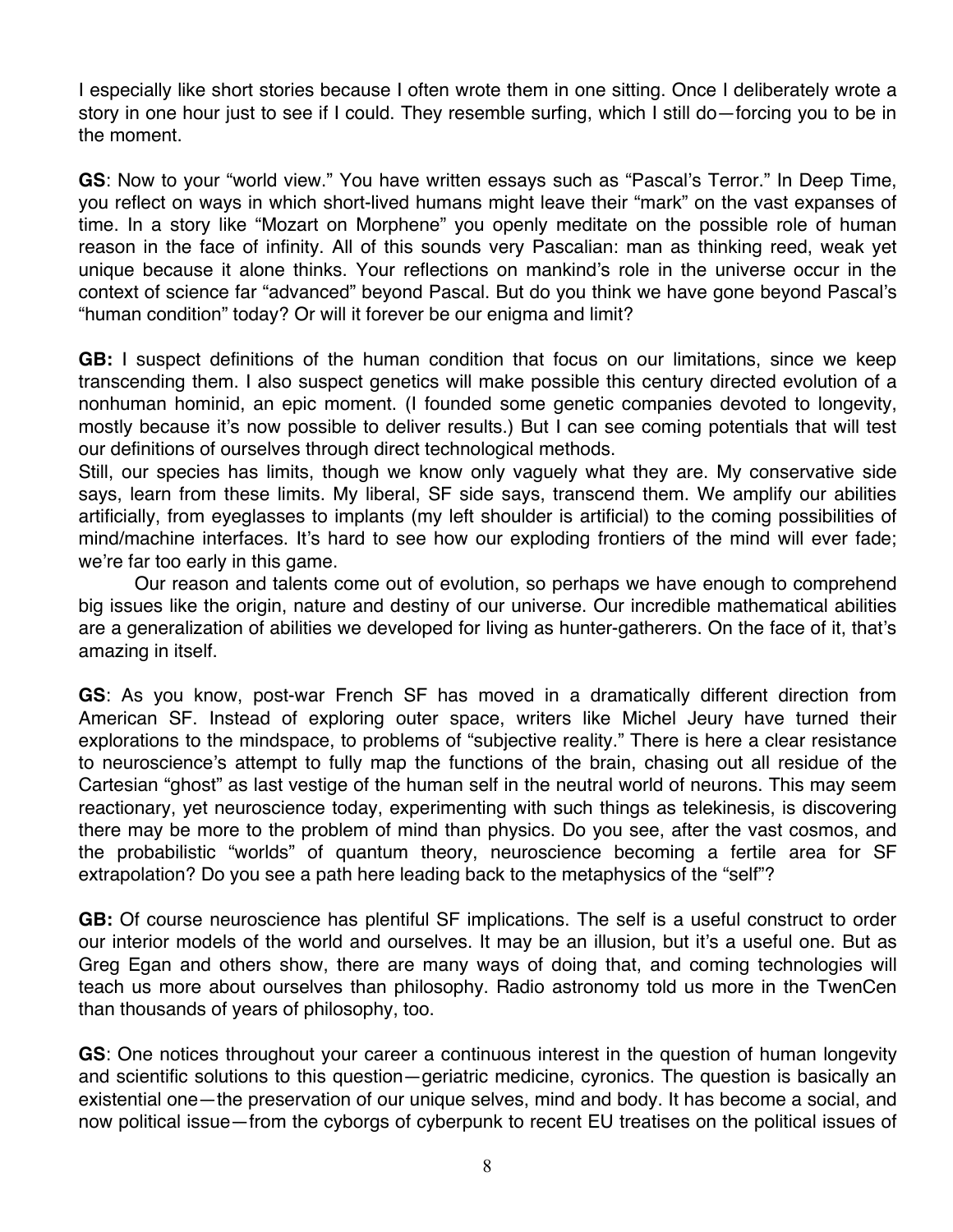"human enhancement." Please give me your most current thoughts on this question, which is one of mythic proportions.

**GB:** SF strives against limitations, and death is the big one. I founded Methuselah Flies LLC and Genescient to use genetics based on long-lived flies, all to ferret out human longevity genes. It's working so far, we have products that work, derived from genomics--and this is just the beginning of applying the genomic revolution to the real world.

Moral suasion has done little to improve human nature, though education is the best way to do it. You learn as you age, after all. Longer lived people make better, longer use of their education, particularly the hard-won fruit of experience--and bring wisdom to the table, then. Educating women improves society generally, for example, so Muslim societies see it as too radical an idea. Extending human mean lifespans has done wonders; the longest lived nations are the most advanced, liberal and educated. We don't much notice the steadily expanding lifespans and healthspans around us, as they're gradual. We've seen a 50% increase in mean lifespan per century for two centuries now. If we continue that, in 2100 the average person will live to 100. People might work productively into their 80s. This means a longer healthspan, too, because genomic processes can upregulate genes that carry out repairs.

Beyond that, cryonics is the ultimate act of faith in the future. The odds are low but the rewards immense. It's a gamble that will probably fail, but it does allow people to die with hope. Yet so far every major SF writer who wrote about cryonics—Simak, Pohl, Heinlein, Asimov—has turned down a free freeze. Hard to explain.

**GS**: Given today's critical and publishing climate, dominated by what I see as ideological issues, what direction do you see your writing career taking? Will it be more commentary on public science policy (the Benford-Rose blog)? Could you see yourself experimenting with the sort of encyclopedic alternate history novels being produced by a Neil Stephenson? Do you want to go back to the space epic, or turn to the short story? Please share your thoughts with us.

**GB:** My larger aims are already accomplished. I've written novels about how scientists live, love and work (*Timescape, Artifact, Cosm, Eater, Chiller*) and a space epic (Galactic Center), various fun novels, over 200 short stories, 3 nonfiction books… I have no desire to write mammoth books; my longest, CHILLER, under a pseudonym (Sterling Blake), was a mere 200,000 words.

I think we are rushing toward terrible times, with all pressures rising: climate chaos, resource depletion, overpopulation, the rats-in-a-cage frenzy of maddened crowds. So maybe pointing out ways we can best solve these problems by looking large is the best use of my time. I'd urge geoengineering, which is inevitable, use of space resources, a hard push for education in oppressed societies, and bringing down the remaining tyrannies.

To do that in fiction demands SF—plainly mainstream realist fiction doesn't grasp the problems, much less solutions. Proust, Joyce, Faulkner all saw novels mostly as arenas of technical and formal innovation. So they spoke of Paris, Dublin, Yoknapatawpha--cultures they knew. I could just write novels about scientists; plenty of room for improvement there. Science was the biggest influence in my life. But I side with Wells in his debate with Henry James. Our situation will get